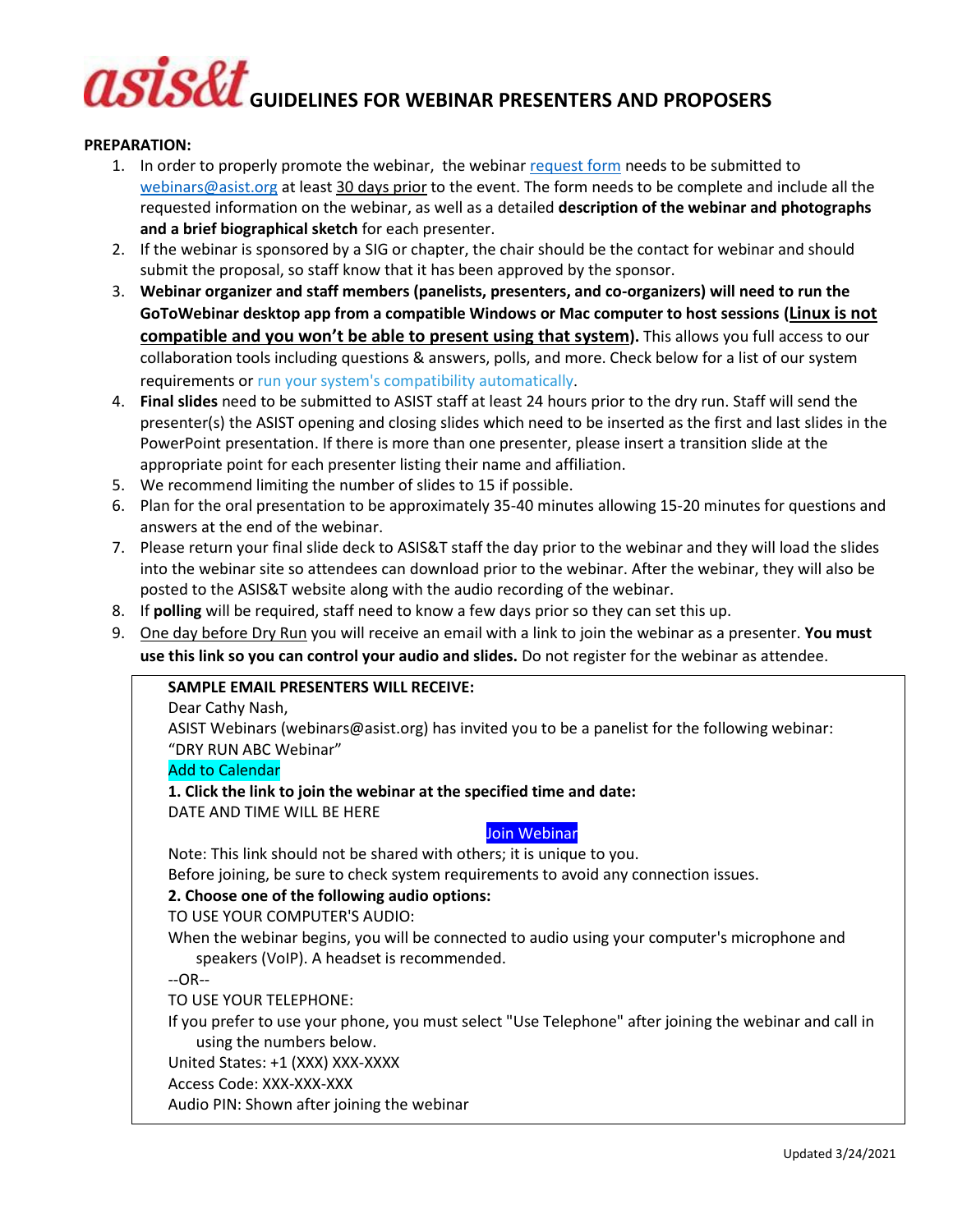- 10. Please be prepared to use either a headset or connect via telephone to ensure the best audio quality for the dry run and webinar. Speakerphones and mobile phones create echo and static.
- 11. It is recommended that presenters use a video camera for their presentation and check their light source. Please refer to the tips and tricks at the end of this document.
- 12. If multiple presenters plan to be in the same room during the dry run or presentation, it's important that they share the computer. If more than presenter is signed on, audio will echo.
- 13. Ensure you will be using hard-wired, high-speed internet. Wi-fi can drop during presentation.

# **DRY RUN DAY:**

- 1. As a presenter, you must use the link you receive in the email to presenters about joining the dry run, and please join the dry run webinar at least five minutes prior to the start time.
- 2. ASIST staff will conduct the dry run and will:
	- Confirm the order of the presentations and slide # used for each presenter.
	- Confirm how you want to be introduced.
	- Confirm the sponsor so they are acknowledged during the webinar opening remarks.
	- Confirm whether you are using a headset or telephone dial in for audio.
	- Run the audio test to ensure you can hear the other presenters and that they can hear you.
	- Instruct you on how to mute their audio line when they are not actively presenting or speaking.
	- If a webcam will be used during the webinar, we will test the webcam function and the lighting.
	- Practice sharing your screen and switching presenters.
	- Either an appointed moderator or staff will moderate the question-and-answer period and will demonstrate how to view the questions in the questions box. Each presenter should allow questions after their presentation so questions can be directed to the appropriate presenter.

# **Audio Tips:**

- Best: Landline Phone Connection or USB headset connected to your computer.
- Satisfactory: Analog headset/ analog headphone analog mic

# **WEBINAR LIVE DAY CHECK LIST:**

- 1. As a presenter, you must use the link you receive in the email to presenters about joining the webinar, please and join the webinar 15 minutes prior to the start time so everything can be tested and adjusted as needed. Never use the attendee link or you won't be able to control your audio and screen sharing.
- 2. Do not mute your own mic.
- 3. Remember not to type during broadcast as that will be picked up on the recording.
- 4. Turn off ringer on any land lines or cell phones in the room.
- 5. Close unused applications and programs on your computer.
- 6. Run the audio test to ensure you can hear the other presenters and that they can hear you.
- 7. Three (3) minutes prior to the webinar, the first speaker should be ready with their slide deck with the opening slide up on their screen.
- 8. Staff will start the webinar and will either introduce the presenter(s) or have the moderator do so. Staff will provide opening remarks and turn the session over to the first presenter or moderator (if there is a formal moderator).
- 9. When the last presenter is finished, put up the closing slide and leave it up during the question-and-answer period. Once all questions have been answered, staff will close the webinar by thanking the presenters and sponsor and reminding the attendees when the recording will be available.

Thank you for your help in ensuring the success of your webinar. We appreciate the time you've invested.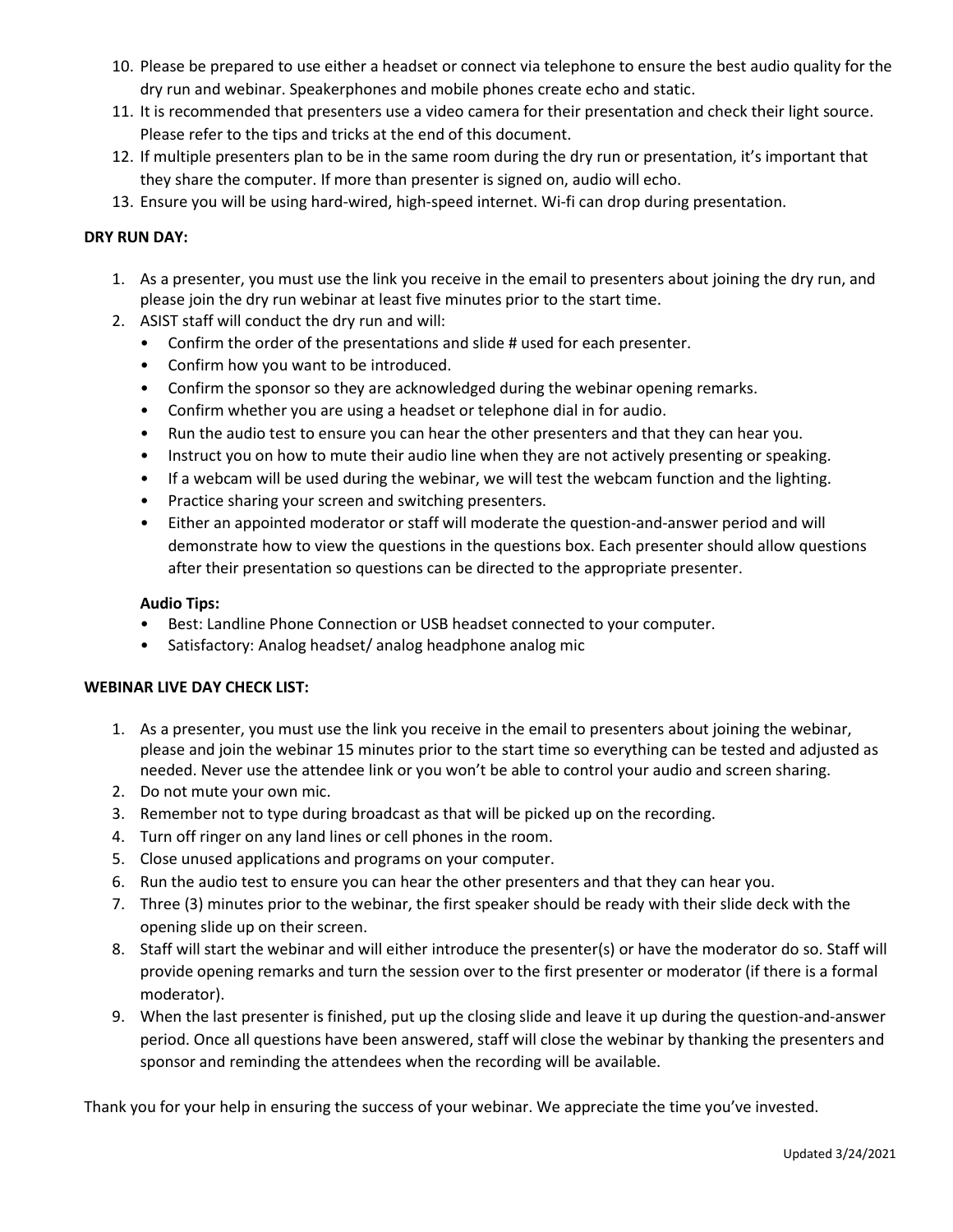# **1. Learn the content.**

To minimize worry about forgetting elements of your presentation, include notes in your presentation file and have a printout of your script or talking points.

# **2. Practice makes perfect.**

We recommend you practice your presentation in the environment in which you will deliver it, such as in front of the computer.

Presenting alone to a computer can be awkward at first. To make you feel more comfortable, ask colleagues/friends to sit in front so you can present to familiar faces.

# **3. Look at your camera.**

The computer you are planning to use, will need to have a built-in camera or an add-on one that will already be connected and working properly.

Knowing how to access the webcam software will help you to adjust the webcam for the best possible picture.

Align yourself in the center of the webcam image.





Remember, the webcam is your link to your audience! Make eye contact with the camera so it appears to the audience that you are speaking directly to them.

To help achieving this, place your camera at your eye level! You can adjust the camera height or the chair you are seated on.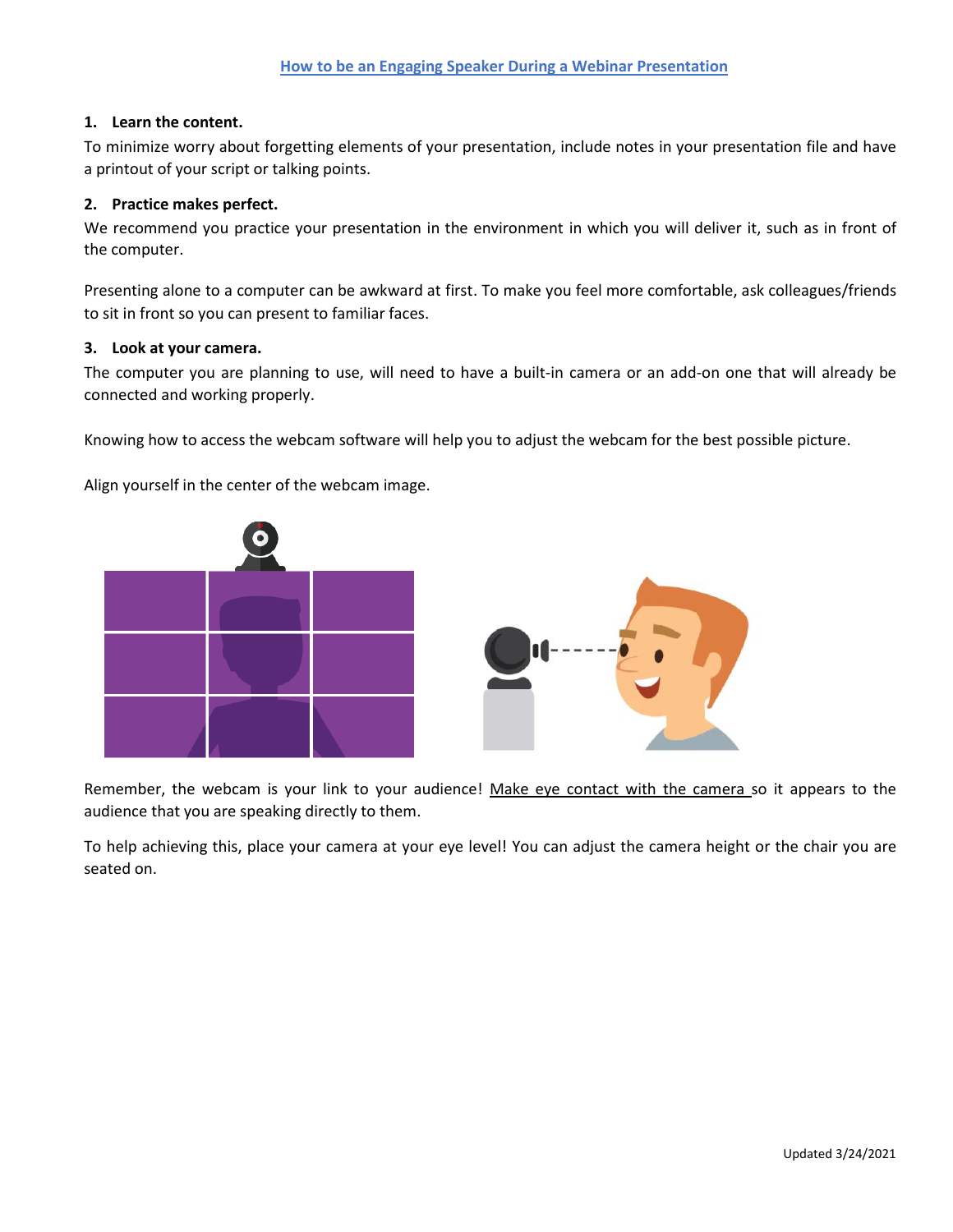# **4. Speak up.**

Check audio levels before presenting, but also make sure to breathe at regular intervals to speak audibly and clearly. Maintaining a clear, even tone throughout the presentation will allow the audience to hear it without adjusting their volume settings.

Use external microphones if available. Microphones built into computers and cameras often have lower quality. The mobility of an external microphone will allow you to place it in the optimal location for sound.

The microphone should be close to your mouth but not so close to pick up popping "p's" or certain words that hit the top of the audio levels.

The microphone should not be in the camera view.

Make sure the volume is loud enough to hear but does not pick up background noise or static.

Do not touch the microphone while live. It will make loud noises and can disrupt the audience.

# **5. Be prepared.**

During the presentation have a glass of water nearby to sip as needed.

Also, keep handy a printout of your slides or notes in case you need to refer to them.

# **6. Do not forget to smile!**

If you are smiling and seem interested in the content, the audience will be too.

It is important to stay professional but show some personality.

If you are having a good time, most likely the audience will be too.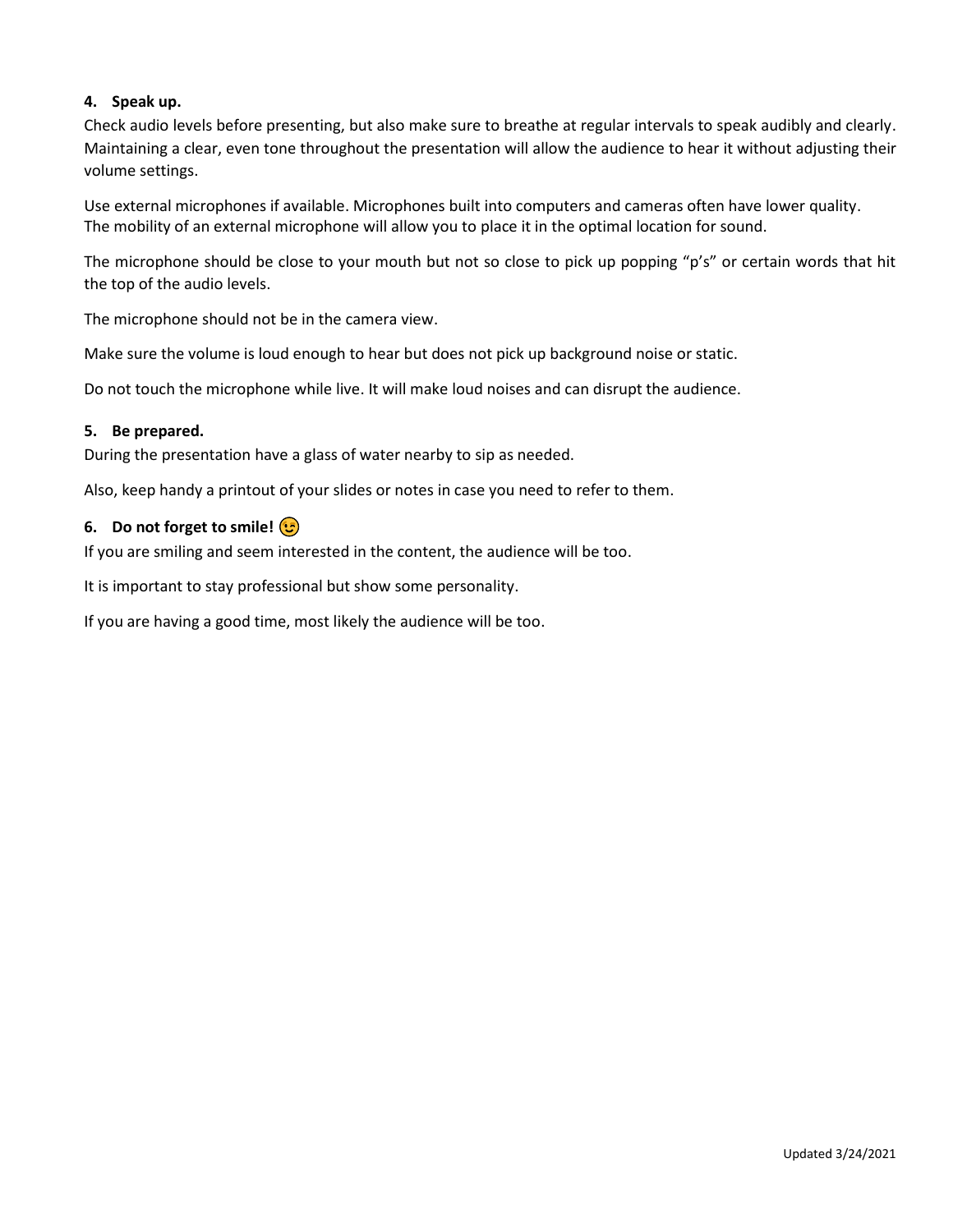# **Dressing For success On Camera**

#### **WHAT TO WEAR WHAT NOT TO WEAR Blues/Cooler Tones** Small Patterns (e.g. polka dots) Blue and other cool color tones enhance Patterns can create interference with the presenter on camera the camera. known as a Moire effect **Tight Pinstripes Tie Long Hair Back** Camera interference Can interfere with microphone and distract audience **Busy Colored Patterns Contact Lenses** Large patterns can distract viewers If possible, avoid glasses, which can cause High Contrast (White, Black, Mixed) glare; otherwise adjust lighting Camera interference Make-Up **Scarves** Foundation helps men and women avoid Microphone interference looking too shiny or washed out **Dangling Earrings (and Shiny Jewelry)** Can reflect lighting and cause glare

# **Choosing a Location for Your Virtual Presentation**

When delivering a virtual presentation, your location plays a key role in how your audience will perceive your message.

Selecting a room from which to deliver the presentation should not be a last-minute decision!

Hereby you will find some tips for picking a location for your virtual presentation:

#### **1. Used a hard-wired internet connection.**

Wireless networks can be fickle and are more likely to drop connections, which can disrupt the presentation. Being hard-wired will help ensure strong connectivity and clear audio and video streams.

Turn off wireless access on the computer to ensure the computer is using the hard-wired connection. Wireless connections are often overlooked, so checking that your connection is turned off can help to eliminate video mishaps and dropped audio.

## **2. Make sure it is private.**

Your location of choice should have doors that can be closed, to block out interruptions. If necessary, a note on the door can alert others to be quiet during recording.

Mind your background! Be aware that what is behind you will be seen by the audience if you are using video.

# **3. Make sure it is quiet.**

- Rooms that are near common areas (e.g., conference rooms, bathrooms or kitchens) can disrupt the session.
- Pick a more secluded location to block this out.
- If connecting from your place of work, email people who frequent the presentation location and ask them to be respectful of their volumes.